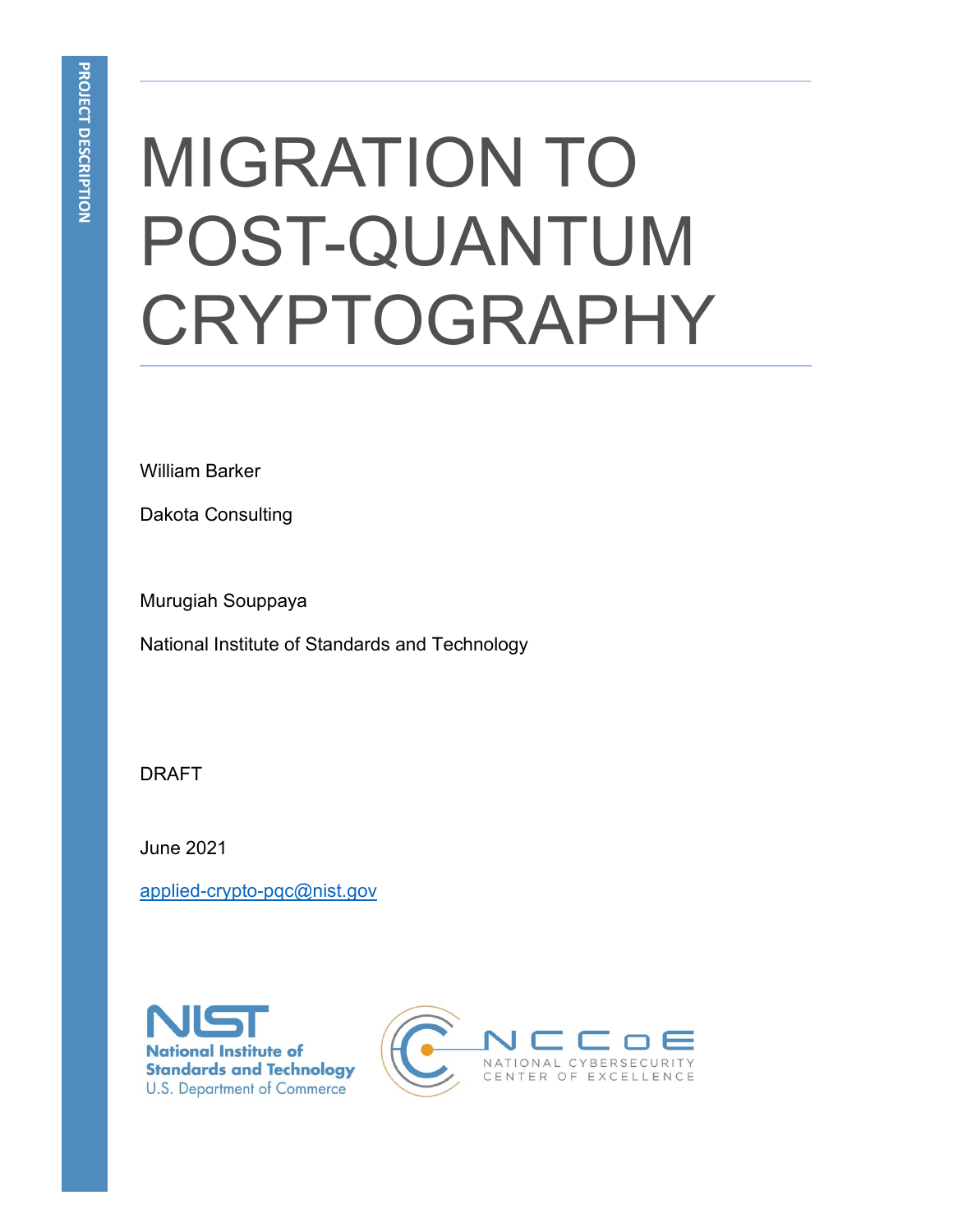- The National Cybersecurity Center of Excellence (NCCoE), a part of the National Institute of
- Standards and Technology (NIST), is a collaborative hub where industry organizations,
- government agencies, and academic institutions work together to address businesses' most
- pressing cybersecurity challenges. Through this collaboration, the NCCoE develops modular,
- adaptable example cybersecurity solutions demonstrating how to apply standards and best
- practices by using commercially available technology. To learn more about the NCCoE, visit
- [https://www.nccoe.nist.gov/.](https://www.nccoe.nist.gov/) To learn more about NIST, visit [http://www.nist.gov.](http://www.nist.gov/)
- This document describes challenges associated with migration from current public-key
- cryptographic algorithms to quantum-resistant algorithms, and approaches to facilitating that
- migration.

## **ABSTRACT**

- The NIST National Cybersecurity Center of Excellence (NCCoE) is initiating the development of
- practices to ease the migration from the current set of public-key cryptographic algorithms to
- replacement algorithms that are resistant to quantum computer-based attacks. These practices
- will take the form of white papers, playbooks, and demonstrable implementations for
- organizations. In particular, the audience for these practices is intended to include organizations
- that provide cryptographic standards and protocols and enterprises that develop, acquire,
- implement, and service cryptographic products. This effort complements the [NIST post-](https://csrc.nist.gov/projects/post-quantum-cryptography)
- [quantum cryptography \(PQC\) standardization](https://csrc.nist.gov/projects/post-quantum-cryptography) activities.

#### **ACKNOWLEDGMENTS**

- This project description was developed from the presentations and discussions that occurred at
- the NCCoE-hosted Virtual Workshop on Considerations in Migrating to Post-Quantum
- Cryptographic Algorithms. NCCoE thanks Dustin Moody, Lidong Chen, and Matthew Scholl for
- contributing to the development of this project description.

## **KEYWORDS**

- *algorithm; cryptographic hardware; cryptographic module; cryptography; encryption; identity*
- *management; key establishment and management; post-quantum cryptography; public-key*
- *cryptography*

## **DISCLAIMER**

- Certain commercial entities, equipment, products, or materials may be identified in this
- document in order to describe an experimental procedure or concept adequately. Such
- identification is not intended to imply recommendation or endorsement by NIST or NCCoE, nor
- is it intended to imply that the entities, equipment, products, or materials are necessarily the
- best available for the purpose.

## **COMMENTS ON NCCOE DOCUMENTS**

- Organizations are encouraged to review all draft publications during public comment periods
- and provide feedback. All publications from NIST's National Cybersecurity Center of Excellence
- are available a[t https://www.nccoe.nist.gov/.](https://www.nccoe.nist.gov/)
- 39 Comments on this publication may be submitted to [applied-crypto-pqc@nist.gov.](mailto:applied-crypto-pqc@nist.gov)
- Public comment period: June 4, 2021 to July 7, 2021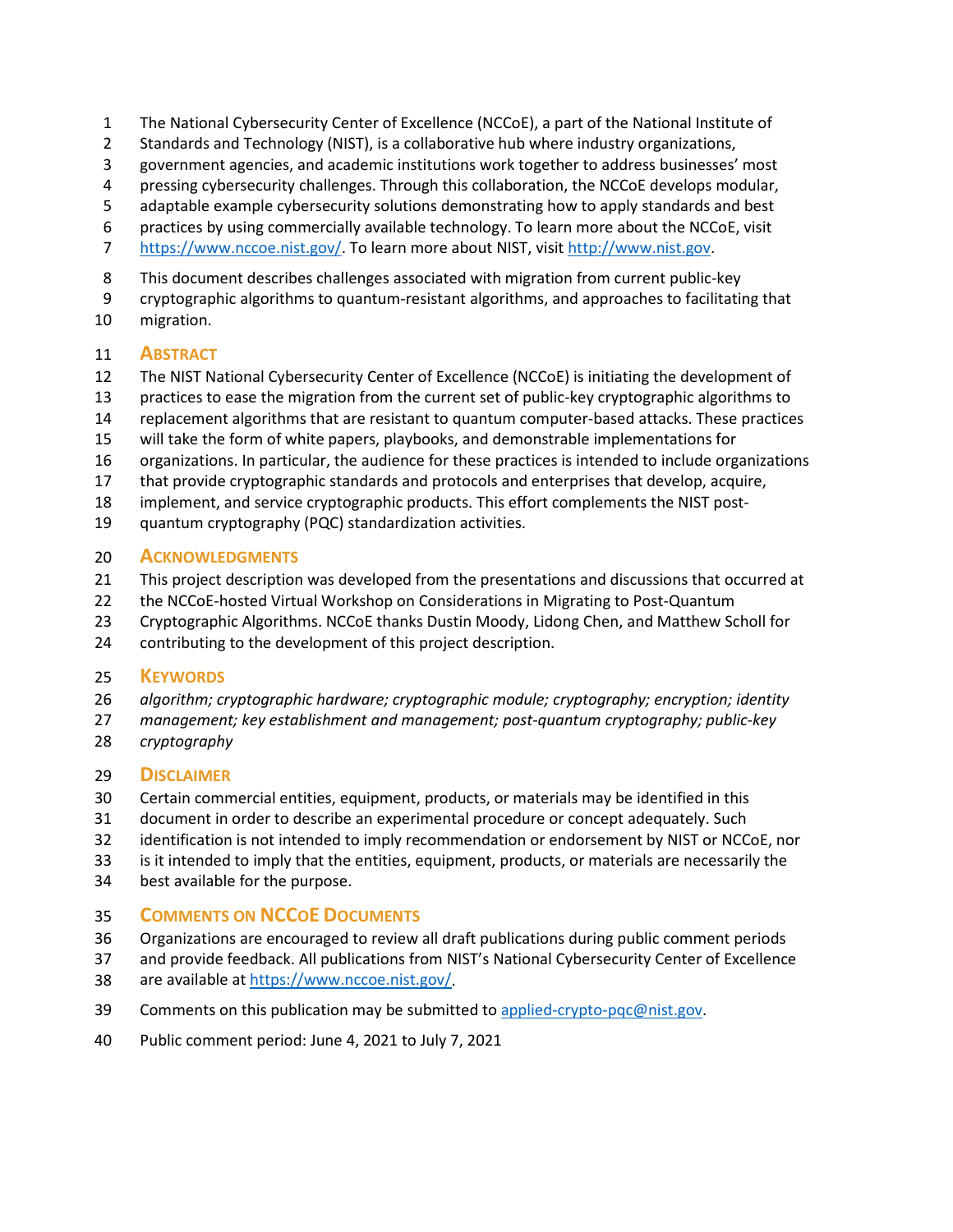## **TABLE OF CONTENTS**

| 42       | 1              |                                                                                            |  |
|----------|----------------|--------------------------------------------------------------------------------------------|--|
| 43       |                |                                                                                            |  |
| 44       |                |                                                                                            |  |
| 45       |                |                                                                                            |  |
| 46       |                |                                                                                            |  |
| 47       | $\overline{2}$ |                                                                                            |  |
| 48<br>49 |                | Scenario 1: FIPS-140 validated hardware and software modules that employ quantum-          |  |
| 50<br>51 |                | Scenario 2: Cryptographic libraries that include quantum-vulnerable public-key             |  |
| 52<br>53 |                | Scenario 3: Cryptographic applications and cryptographic support applications that include |  |
| 54       |                | Scenario 4: Embedded quantum-vulnerable cryptographic code in computing platforms  10      |  |
| 55<br>56 |                | Scenario 5: Communication protocols widely deployed in different industry sectors that     |  |
| 57       | 3              |                                                                                            |  |
| 58       |                |                                                                                            |  |
| 59       |                |                                                                                            |  |
| 60       | 4              |                                                                                            |  |
| 61       |                |                                                                                            |  |
| 62       |                |                                                                                            |  |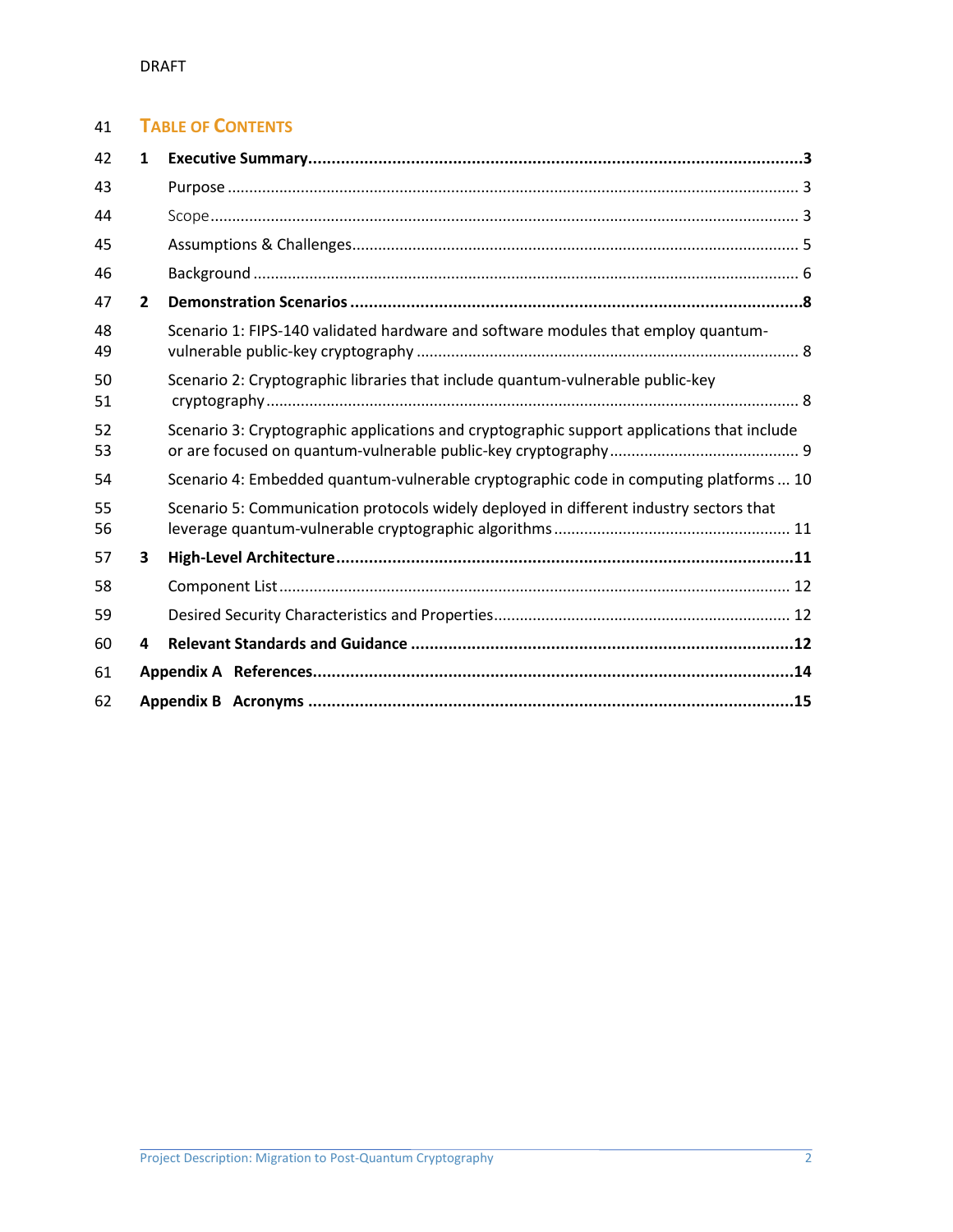## <span id="page-3-0"></span>**1 EXECUTIVE SUMMARY**

#### <span id="page-3-1"></span>**Purpose**

As reflected in National Institute of Standards and Technology (NIST) Interagency or Internal

Report (NISTIR) 8105, *Report on Post-Quantum Cryptography* [\[1\]](#page-14-1) and NISTIR 8309, *Status Report* 

- *on the Second Round of the NIST Post-Quantum Cryptography Standardization Process* [\[2\]](#page-14-2), work
- on the development of quantum-resistant public-key cryptographic standards is underway, and
- the algorithm selection process is well in-hand, with algorithm selection expected to be
- completed in the next one to two years [\(https://csrc.nist.gov/projects/post-quantum-](https://csrc.nist.gov/projects/post-quantum-cryptography)
- [cryptography\)](https://csrc.nist.gov/projects/post-quantum-cryptography).
- To complement the ongoing effort, the National Cybersecurity Center of Excellence (NCCoE) has
- initiated a campaign to bring awareness to the issues involved in migrating to post-quantum
- algorithms, which will include developing white papers, playbooks, and proof-of-concept
- implementations. NIST has developed and posted a cybersecurity white paper, *Getting Ready*
- *for Post-Quantum Cryptography* [\[3\]](#page-14-3) to start the discussion.
- 77 In addition, the NCCoE is forming a Cryptographic Applications community of interest in
- coordination with the NIST Post-Quantum Cryptography standardization team and the
- Department of Homeland Security (DHS) Cybersecurity and Infrastructure Security Agency (CISA)
- team. The community of interest will work on a migration playbook that would address the
- challenges previously described and provide recommended practices to prepare for a smooth
- cryptographic migration.
- Finally, the NCCoE has developed this project description for practical demonstration of
- technology and tools that can support a head start on executing a migration roadmap in
- collaboration with this community of interest.
- <span id="page-3-2"></span>Scope
- There is currently no inventory that can guide updates to standards, guidelines, regulations,
- hardware, firmware, operating systems, communication protocols, cryptographic libraries, and
- applications that employ cryptography that meets the need to accelerate migration to quantum-
- resistant cryptography. As a starting point for expeditiously discovering where updates to quantum-resistant cryptography will be required, NIST is planning:
- 92 discovery of all instances where NIST Federal Information Processing Standards (FIPS), 800-series Special Publications (SPs), and other guidance will need to be updated or replaced;
- discovery of which standards from the International Organization for Standardization/International Electrotechnical Commission (ISO/IEC), Institute of Electrical and Electronics Engineers (IEEE), industry groups like the Trusted Computing Group, and other standards developing organizations will need to be updated or
- replaced; and
- 100 discovery of which Internet Engineering Task Force (IETF) Request for Comments (RFCs) and other networking protocol standards will need to be updated or replaced.
- Implementation of quantum-safe algorithms requires identifying hardware and software
- modules, libraries, and embedded code currently used in an enterprise to support cryptographic
- key establishment and management underlying the security of cryptographically-protected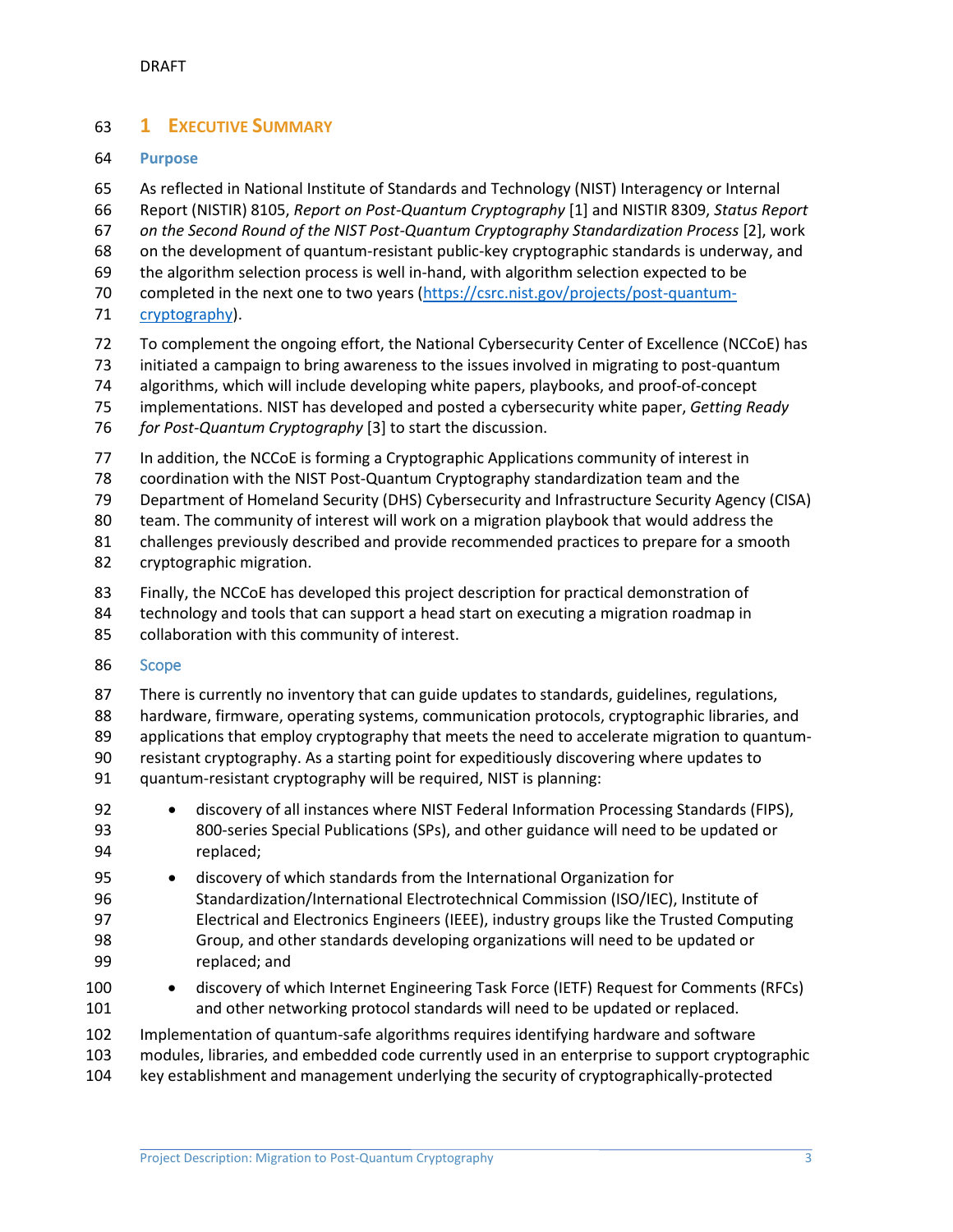information and access management processes, as well as provide the source and content integrity of data at rest, in transit, and in use.

The initial scope of this project is to demonstrate the discovery tools that can provide

automation assistance in identifying where and how public-key cryptography is being used in

hardware, firmware, operating systems, communication protocols, cryptographic libraries, and

applications employed in data centers on-premises or in the cloud and distributed compute,

storage, and network infrastructures. The recommended project will engage industry in

demonstrating use of automated discovery tools to identify all instances of public-key algorithm

use in an example network infrastructure's computer and communications hardware, operating

systems, application programs, communications protocols, key infrastructures, and access

 control mechanisms. The algorithm employed and the use for which the algorithm is employed would be identified for each affected infrastructure component.

 Once the public-key cryptography components and associated assets in the enterprise are identified, the next element of the scope of the project is to prioritize those components that need to be considered first in the migration using a risk management methodology informed by

"Mosca's Theorem" and other recommended practices.

 Michele Mosca's theorem in *Cybersecurity in an era with quantum computers: will we be ready?* [\(https://eprint.iacr.org/2015/1075\)](https://eprint.iacr.org/2015/1075) says that we need to start worrying about the impact of 123 quantum computers when the amount of time that we wish our data to be secure for  $(X)$ , 124 added to the time it will take for our computer systems to transition from classical to post- $\mid$  quantum (Y), is greater than the time it will take for quantum computers to start breaking  $\vert$  existing quantum-susceptible encryption protocols—or when X + Y > Z.

 Finally, the project will provide systematic approaches for migrating from vulnerable algorithms to quantum-resistant algorithms across the different types of assets and supporting underlying technology. For example:

 • Each enterprise that produces, supports, or uses public-key cryptography might conduct an inventory to determine what systems and components use public-key cryptography and how the cryptography is used to protect the confidentiality or integrity of information being exchanged, stored, or used to control processes (both information technology and operational technology processes.) Examples include code signing platforms, public-key infrastructure, and data security systems.

- 136 At the same time, quantum-vulnerable information stored and/or exchanged within the enterprise and with customers and partners might be categorized with respect to criticality, disclosure sensitivity, and the consequences of unauthorized and undetected modification.
- Enterprises might also work with government and industry to identify emerging quantum-resistant cryptographic standards and products, their technical and operational characteristics, and their anticipated timeframe for availability to replace quantum-vulnerable systems and components.
- Enterprises might work with public and private sector experts and providers to implement the emerging quantum-resistant crypto algorithms into protocols and technology.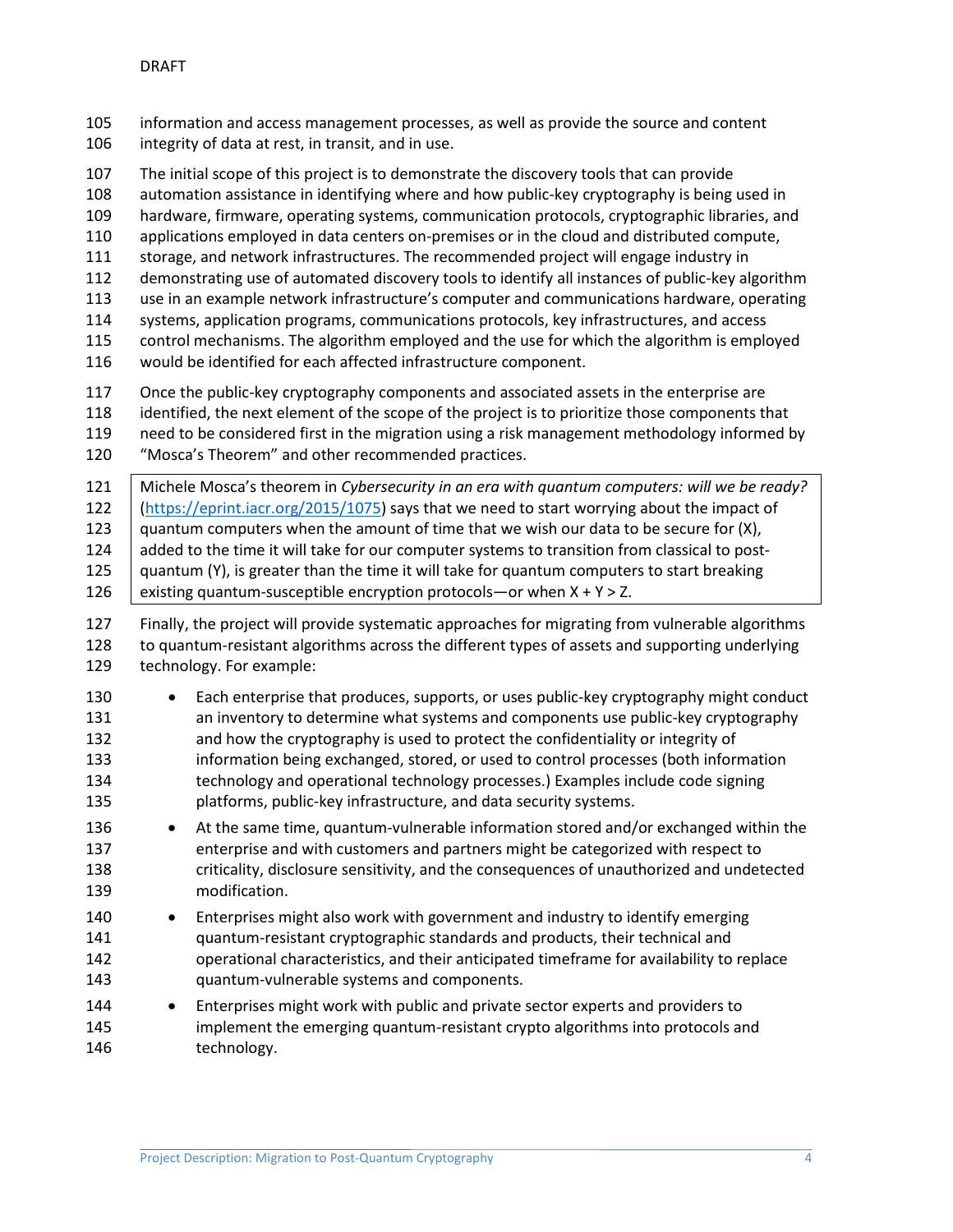<span id="page-5-0"></span>

| 147<br>148<br>149<br>150<br>151<br>152<br>153<br>154 | $\bullet$<br>$\bullet$                                                                                                                                                                                                                                                                                                                                                                                                                                         | Enterprises might then work with public and private sector experts and providers to<br>identify any technical constraints that their cryptographically dependent systems<br>impose on replacement systems and components, and to resolve any incompatibilities.<br>Enterprises should also work with service providers, partners, and customers to<br>coordinate adoption of technical solutions as necessary to maintain interoperability and<br>to satisfy existing agreements regarding the security of information content and<br>continuity of information distribution.<br>Enterprises might then be able to work with their technology suppliers to establish a |  |
|------------------------------------------------------|----------------------------------------------------------------------------------------------------------------------------------------------------------------------------------------------------------------------------------------------------------------------------------------------------------------------------------------------------------------------------------------------------------------------------------------------------------------|------------------------------------------------------------------------------------------------------------------------------------------------------------------------------------------------------------------------------------------------------------------------------------------------------------------------------------------------------------------------------------------------------------------------------------------------------------------------------------------------------------------------------------------------------------------------------------------------------------------------------------------------------------------------|--|
| 155                                                  |                                                                                                                                                                                                                                                                                                                                                                                                                                                                | procurement process consistent with enterprise priorities and plans.                                                                                                                                                                                                                                                                                                                                                                                                                                                                                                                                                                                                   |  |
| 156                                                  |                                                                                                                                                                                                                                                                                                                                                                                                                                                                | <b>Assumptions &amp; Challenges</b>                                                                                                                                                                                                                                                                                                                                                                                                                                                                                                                                                                                                                                    |  |
| 157<br>158<br>159<br>160<br>161<br>162               |                                                                                                                                                                                                                                                                                                                                                                                                                                                                | The discovery of new cryptographic weaknesses or advances in the technologies supporting<br>cryptanalysis often lead to the need to replace a legacy cryptographic algorithm. The advent of<br>quantum computing technology will compromise many of the current cryptographic algorithms,<br>especially public-key cryptography, which is widely used to protect digital information. Most<br>algorithms on which we depend are used worldwide in components of many different<br>communications, processing, and storage systems.                                                                                                                                     |  |
| 163<br>164<br>165<br>166<br>167                      | Many information systems lack crypto agility. That is, they are not designed to encourage<br>support of rapid adaptations of new cryptographic primitives and algorithms without making<br>significant changes to the system's infrastructure. As a result, an organization may not possess<br>complete control over its cryptographic mechanisms and processes so that they can make<br>accurate alterations to them without involving intense manual effort. |                                                                                                                                                                                                                                                                                                                                                                                                                                                                                                                                                                                                                                                                        |  |
| 168                                                  |                                                                                                                                                                                                                                                                                                                                                                                                                                                                | The replacement of algorithms generally requires the following first steps:                                                                                                                                                                                                                                                                                                                                                                                                                                                                                                                                                                                            |  |
| 169                                                  | $\bullet$                                                                                                                                                                                                                                                                                                                                                                                                                                                      | identifying the presence of the legacy algorithms                                                                                                                                                                                                                                                                                                                                                                                                                                                                                                                                                                                                                      |  |
| 170<br>171                                           | $\bullet$                                                                                                                                                                                                                                                                                                                                                                                                                                                      | understanding the data formats and application programming interfaces of<br>cryptographic libraries to support necessary changes and replacements                                                                                                                                                                                                                                                                                                                                                                                                                                                                                                                      |  |
| 172                                                  | $\bullet$                                                                                                                                                                                                                                                                                                                                                                                                                                                      | discovering the hardware that implements or accelerates algorithm performance                                                                                                                                                                                                                                                                                                                                                                                                                                                                                                                                                                                          |  |
| 173                                                  | $\bullet$                                                                                                                                                                                                                                                                                                                                                                                                                                                      | determining operating system and application code that uses the algorithm                                                                                                                                                                                                                                                                                                                                                                                                                                                                                                                                                                                              |  |
| 174                                                  |                                                                                                                                                                                                                                                                                                                                                                                                                                                                | identifying all communications devices with vulnerable protocols                                                                                                                                                                                                                                                                                                                                                                                                                                                                                                                                                                                                       |  |
| 175                                                  |                                                                                                                                                                                                                                                                                                                                                                                                                                                                | identifying cryptographic protocol dependencies on algorithm characteristics                                                                                                                                                                                                                                                                                                                                                                                                                                                                                                                                                                                           |  |
| 176<br>177                                           |                                                                                                                                                                                                                                                                                                                                                                                                                                                                | Once an enterprise has discovered where and for what it is employing public-key cryptography,<br>the organization can determine the use characteristics, such as:                                                                                                                                                                                                                                                                                                                                                                                                                                                                                                      |  |
| 178                                                  |                                                                                                                                                                                                                                                                                                                                                                                                                                                                | current key sizes and hardware/software limits on future key sizes and signature sizes                                                                                                                                                                                                                                                                                                                                                                                                                                                                                                                                                                                 |  |
| 179                                                  | ٠                                                                                                                                                                                                                                                                                                                                                                                                                                                              | latency and throughput thresholds                                                                                                                                                                                                                                                                                                                                                                                                                                                                                                                                                                                                                                      |  |
| 180                                                  | ٠                                                                                                                                                                                                                                                                                                                                                                                                                                                              | processes and protocols used for crypto negotiation                                                                                                                                                                                                                                                                                                                                                                                                                                                                                                                                                                                                                    |  |
| 181                                                  | ٠                                                                                                                                                                                                                                                                                                                                                                                                                                                              | current key establishment handshake protocols                                                                                                                                                                                                                                                                                                                                                                                                                                                                                                                                                                                                                          |  |
| 182                                                  |                                                                                                                                                                                                                                                                                                                                                                                                                                                                | where each cryptographic process is taking place in the stack                                                                                                                                                                                                                                                                                                                                                                                                                                                                                                                                                                                                          |  |
| 183<br>184<br>185                                    |                                                                                                                                                                                                                                                                                                                                                                                                                                                                | how each cryptographic process is invoked (e.g., by a call to a crypto library, using a<br>process embedded in the operating system, by calling to an application, using<br>cryptography as a service)                                                                                                                                                                                                                                                                                                                                                                                                                                                                 |  |
| 186                                                  |                                                                                                                                                                                                                                                                                                                                                                                                                                                                | whether the implementation supports the notion of crypto agility                                                                                                                                                                                                                                                                                                                                                                                                                                                                                                                                                                                                       |  |
| 187                                                  |                                                                                                                                                                                                                                                                                                                                                                                                                                                                | whether the implementation may be updated through software                                                                                                                                                                                                                                                                                                                                                                                                                                                                                                                                                                                                             |  |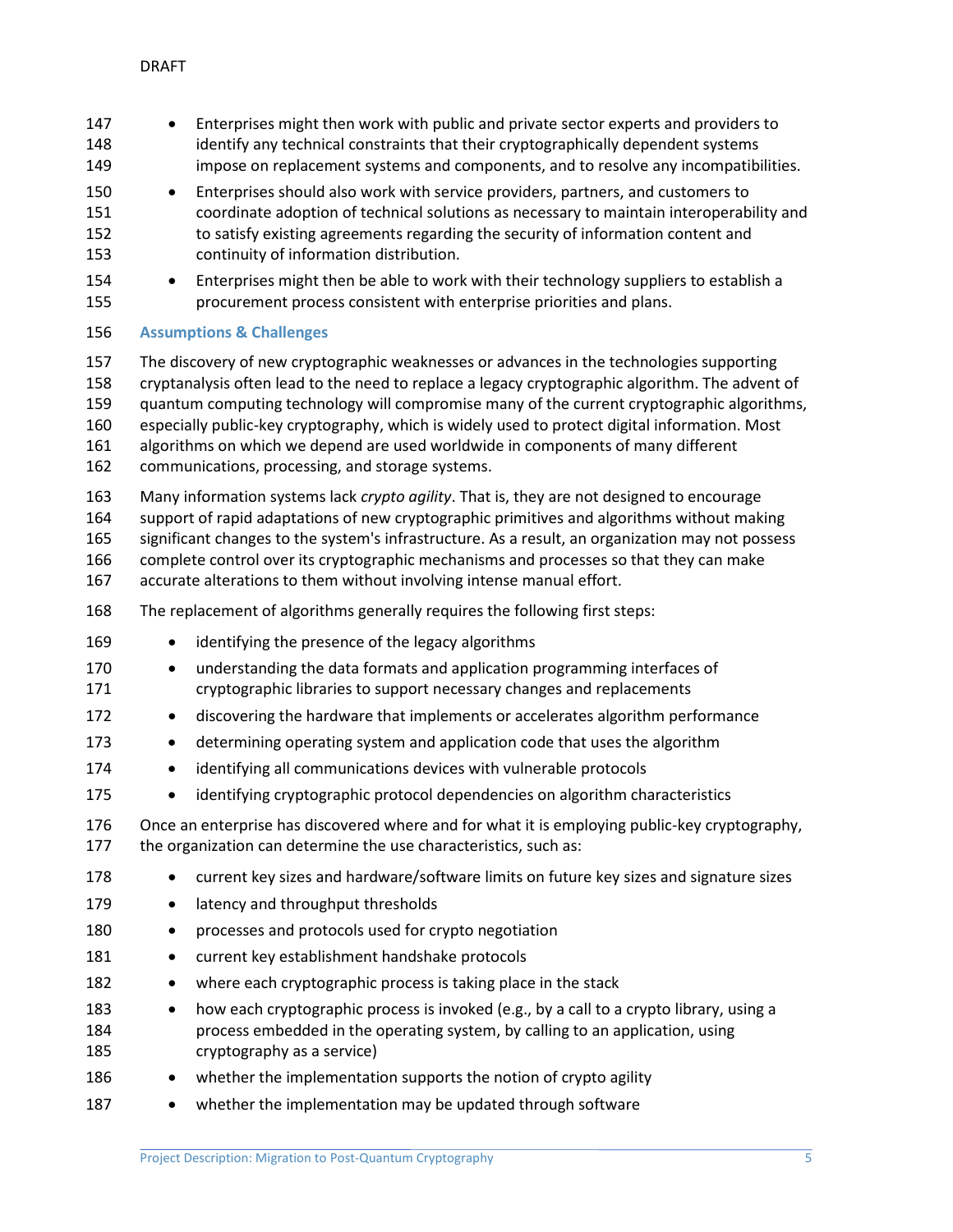| 188                      |                   | supplier(s) and owner(s) of each cryptographic hardware/software/process                                                                                                                                                                                                                                                                           |
|--------------------------|-------------------|----------------------------------------------------------------------------------------------------------------------------------------------------------------------------------------------------------------------------------------------------------------------------------------------------------------------------------------------------|
| 189                      | ٠                 | source(s) of keys and certificates                                                                                                                                                                                                                                                                                                                 |
| 190                      | $\bullet$         | contractual and legal conditions imposed by and on the supplier                                                                                                                                                                                                                                                                                    |
| 191<br>192               | $\bullet$         | whether the use of the implementation requires validation under the Cryptographic<br><b>Module Validation Program</b>                                                                                                                                                                                                                              |
| 193<br>194               | $\bullet$         | the support lifetime or expected end-of-life of the implementation, if stated by the<br>vendor                                                                                                                                                                                                                                                     |
| 195                      | $\bullet$         | intellectual property impacts of the migration                                                                                                                                                                                                                                                                                                     |
| 196                      |                   | sensitivity of the information that is being protected                                                                                                                                                                                                                                                                                             |
| 197<br>198<br>199<br>200 |                   | The new algorithms will likely not be drop-in replacements. They may not have the same<br>performance or reliability characteristics as legacy algorithms due to differences in key size,<br>signature size, error handling properties, number of execution steps required to perform the<br>algorithm, key establishment process complexity, etc. |
| 201<br>202               |                   | Once the replacement algorithms are selected, other operational considerations to accelerate<br>adoption and implementation across the organization include:                                                                                                                                                                                       |
| 203<br>204               | ٠                 | developing a risk-based approach that takes into consideration security requirements,<br>business operations, and mission impact                                                                                                                                                                                                                   |
| 205                      | $\bullet$         | developing implementation validation tools                                                                                                                                                                                                                                                                                                         |
| 206<br>207               | $\bullet$         | identifying cases where interim (e.g., hybrid) implementations are necessary to<br>maintaining interoperability during migration.                                                                                                                                                                                                                  |
| 208                      | $\bullet$         | updating the processes and procedures of developers, implementers, and users                                                                                                                                                                                                                                                                       |
| 209<br>210               | $\bullet$         | establishing a communication plan to be used both within the organization and with<br>external customers and partners                                                                                                                                                                                                                              |
| 211                      | $\bullet$         | identifying a migration timeline and the necessary resources                                                                                                                                                                                                                                                                                       |
| 212<br>213               | ٠                 | updating or replacing security standards, procedures, and recommended practice<br>documentation                                                                                                                                                                                                                                                    |
| 214                      | ٠                 | specifying procurement requirements to acquire quantum-safe technology                                                                                                                                                                                                                                                                             |
| 215                      | $\bullet$         | providing installation, configuration, and administration documentation                                                                                                                                                                                                                                                                            |
| 216                      | ٠                 | testing and validating the new processes and procedures                                                                                                                                                                                                                                                                                            |
| 217                      | <b>Background</b> |                                                                                                                                                                                                                                                                                                                                                    |
| 218<br>219<br>220        |                   | Cryptographic technologies are used throughout government and industry to authenticate the<br>source and protect the confidentiality and integrity of information that we communicate and<br>store. Cryptographic technologies include a broad range of protocols, schemes, and                                                                    |

- <span id="page-6-0"></span>infrastructures, but they rely on a relatively small collection of cryptographic algorithms.
- Cryptographic algorithms are the information transformation engines at the heart of these cryptographic technologies.
- Cryptographic algorithms are mathematical functions that transform data, generally using a
- variable, or key, to protect information. The protection of these key variables is essential to the
- 226 continued security of the protected data. In the case of symmetric cryptographic algorithms, the
- 227 same key is used by both the originator and recipient of cryptographically protected
- information. Symmetric keys must remain secret to maintain confidentiality; anyone with the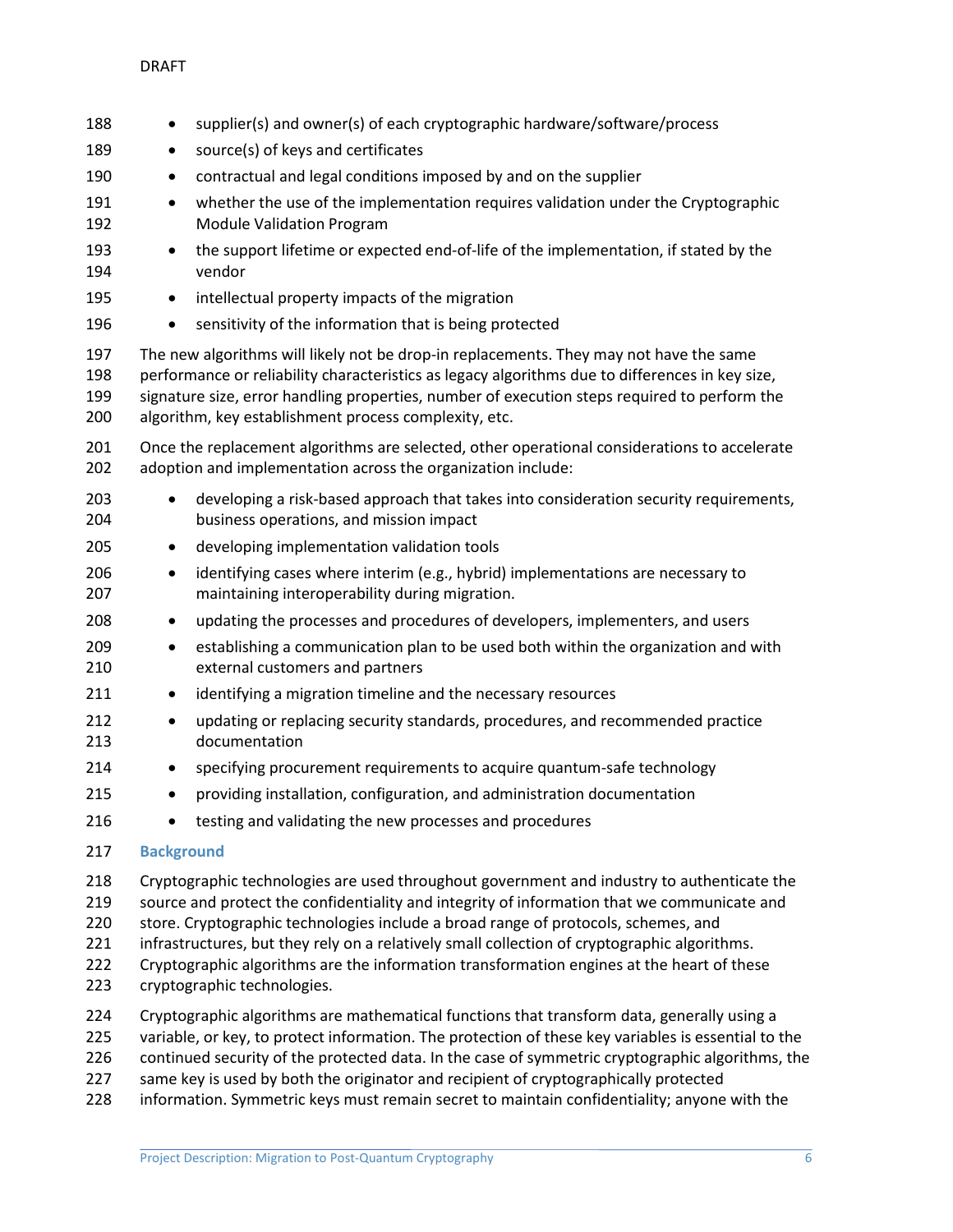key can recover the unprotected data. Asymmetric algorithms require the originator to use one key and the recipient to use a different but related key. One of these asymmetric keys (the private key) must be kept secret, but the other key (the public key) can be made public without degrading the security of the cryptographic process. These asymmetric algorithms are commonly called public-key algorithms.

 Symmetric algorithms offer efficient processing for confidentiality and integrity, but key management (establishing and maintaining secrets known only to the communicating parties) 236 poses a challenge. Symmetric algorithms offer weak proofs of origin since either party to an exchange can calculate the transformation. Asymmetric algorithms generally require more processing operations and time than are practical for providing confidentiality protection for more than very small volumes of data. However, use of these algorithms is feasible for cryptographic key establishment and digital signature processes. In the case of public-key cryptography, one of the keys in a pair can be made public and distribution of private keys is not needed. Asymmetric key algorithms can be used to establish pairwise keys and authenticate an entity and/or data source in many-to-many communications without demanding a secret channel for key distribution. As a result, most cryptographic entity or data source authentication and key establishment functions use public-key cryptography.

From time to time, the discovery of a cryptographic weakness, constraints imposed by

dependent technologies, or advances in the technologies that support cryptanalysis make it

necessary to replace a legacy cryptographic algorithm. Most algorithms on which we depend are

- used worldwide in components of many different communications, processing, and storage
- systems. While some components of some systems tend to be replaced by improved components on a relatively frequent basis (e.g., cell phones), other components are expected to
- remain in place for a decade or more (e.g., components in electricity generation and distribution
- systems). Communications interoperability and records archiving requirements introduce
- additional constraints on system components. As a general rule, cryptographic algorithms
- cannot be replaced until all components of a system are prepared to process the replacement.
- Updates to protocols, schemes, and infrastructures must often be implemented when
- introducing new cryptographic algorithms. Consequently, algorithm replacement can be extremely disruptive and often takes decades to complete.
- Continued progress in the development of quantum computing, a technology required to
- support cryptanalysis using Shor's algorithm, foreshadows a particularly disruptive

cryptographic transition. All widely used public-key cryptographic algorithms are vulnerable to

attacks based on Shor's algorithm, but the algorithm depends upon operations that can only be

- achieved by a large-scale quantum computer. Practical quantum computing, when available to
- cyber adversaries, will break the security of nearly all modern public-key cryptographic systems.
- Consequently, all secret symmetric keys and private asymmetric keys that are now protected

using current public-key algorithms and the information protected under those keys will be

- subject to exposure. This includes all recorded communications and other stored information
- protected by those public-key algorithms. Any information still considered to be private or
- otherwise sensitive will be vulnerable to exposure. The same is true with respect to an undetected modification of the information.
- Once exploitation of Shor's algorithm becomes practical, protecting stored keys and data will
- require re-encrypting them with a quantum-resistant algorithm and deleting or physically
- securing "old" copies (e.g., backups). Integrity and sources of information will become unreliable
- 274 unless they are processed or encapsulated (e.g., re-signed or timestamped) using a mechanism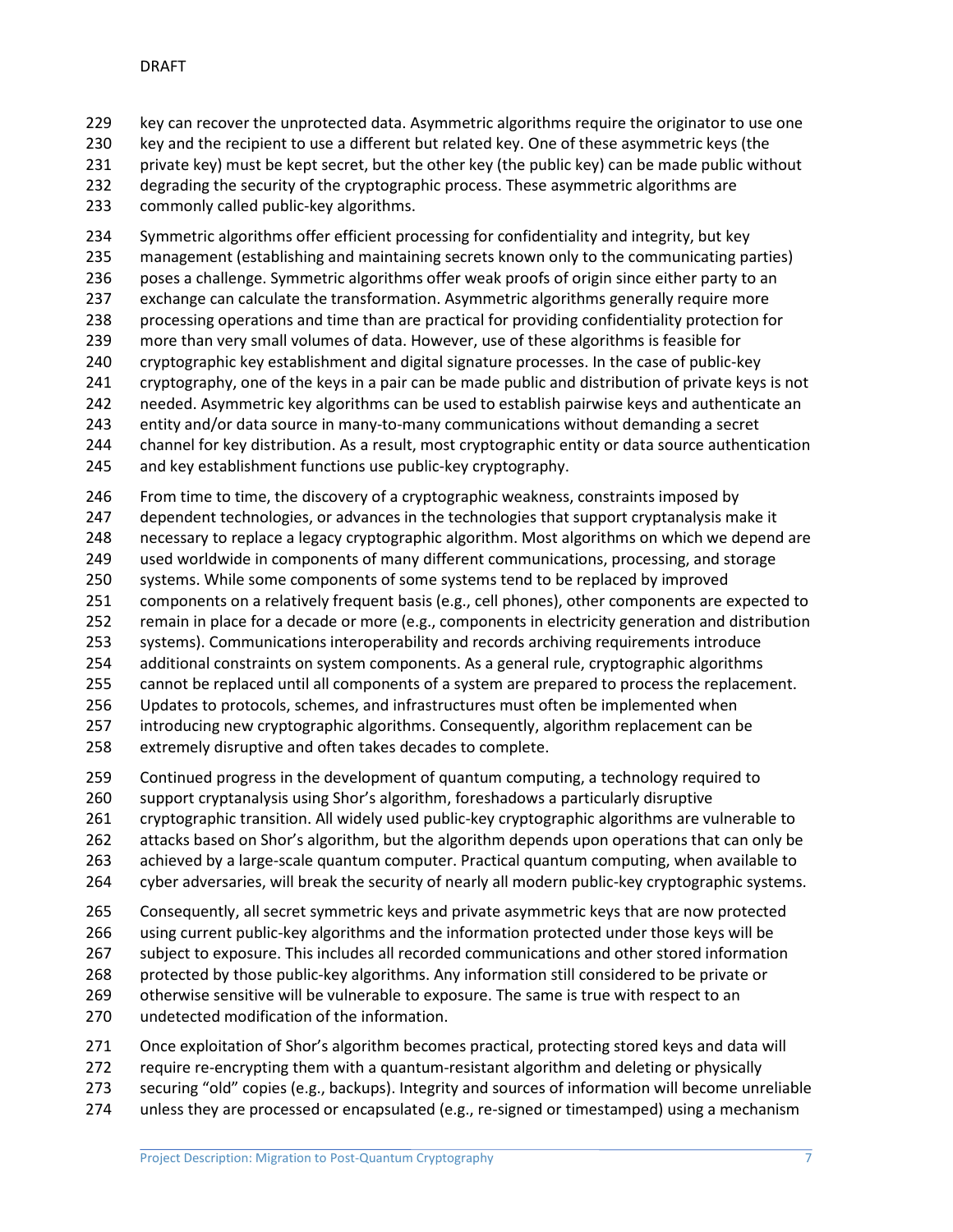- that is not vulnerable to quantum computing-based attacks. Nothing can be done to protect the
- confidentiality of encrypted material that was stored by an adversary before re-processing.
- 277 We refer to algorithms that are vulnerable to exploitation by quantum computing mechanisms as *quantum-vulnerable.*

#### <span id="page-8-0"></span>**2 DEMONSTRATION SCENARIOS**

- The quantum-safe cryptography discovery project will demonstrate tools for discovery of
- quantum-vulnerable cryptographic code or dependencies on such code for several
- implementation scenarios. Each of the scenarios involves discovery of quantum-vulnerable
- cryptographic code or dependencies on quantum-vulnerable cryptographic code. Each scenario also addresses some aspect of prioritization for replacement of quantum-vulnerable
- cryptographic code or elimination of dependencies on quantum-vulnerable cryptographic code.
- Finally, the scenarios address aspects of remediating deficiencies based on security control dependence on quantum-vulnerable cryptography.

#### <span id="page-8-1"></span> **Scenario 1: FIPS-140 validated hardware and software modules that employ quantum-vulnerable public-key cryptography**

- The first step in this scenario involves discovery of FIPS-140 validated hardware and software modules present in the enterprise that employ quantum-vulnerable public-key cryptography.
- This step would be followed by determining the uses of each module (e.g., symmetric key wrapping, digital signature).
- Where the module is used to protect specific data sets or processes, an assessment of the criticality of the protected information or process should follow. Based on the purposes for which the module is used and what it protects, prioritize the identified modules for replacement.
- Since not all modules will be able to be replaced within the same timeframe due to availability, validation status, or other considerations, a replacement availability schedule will be developed that accommodates a staged or multiple step replacement process. Not all replacements should necessarily be made using new public-key algorithms. In some cases, use of a keyed hash, for example, may accomplish the same purpose with a module that is both applicable and available sooner. In other cases, high- priority components will not have near-term replacements, or the replacements may have interface or performance characteristics that conflict with system requirements. In such cases, compensating controls may be considered.
- The result of this scenario will be an identified set of quantum-vulnerable components, identification of priorities for replacement based on the documented risk assessment, and the migration/compensation strategy identified for each component (with estimated timeline).
- <span id="page-8-2"></span>**Scenario 2: Cryptographic libraries that include quantum-vulnerable public-key cryptography**
- This scenario has as its initial step identifying a set of cryptographic libraries that are commonly used in development of cryptographic software.
- This representative set of libraries will then be reviewed to identify the presence of calls to routines associated with quantum-vulnerable public-key algorithms.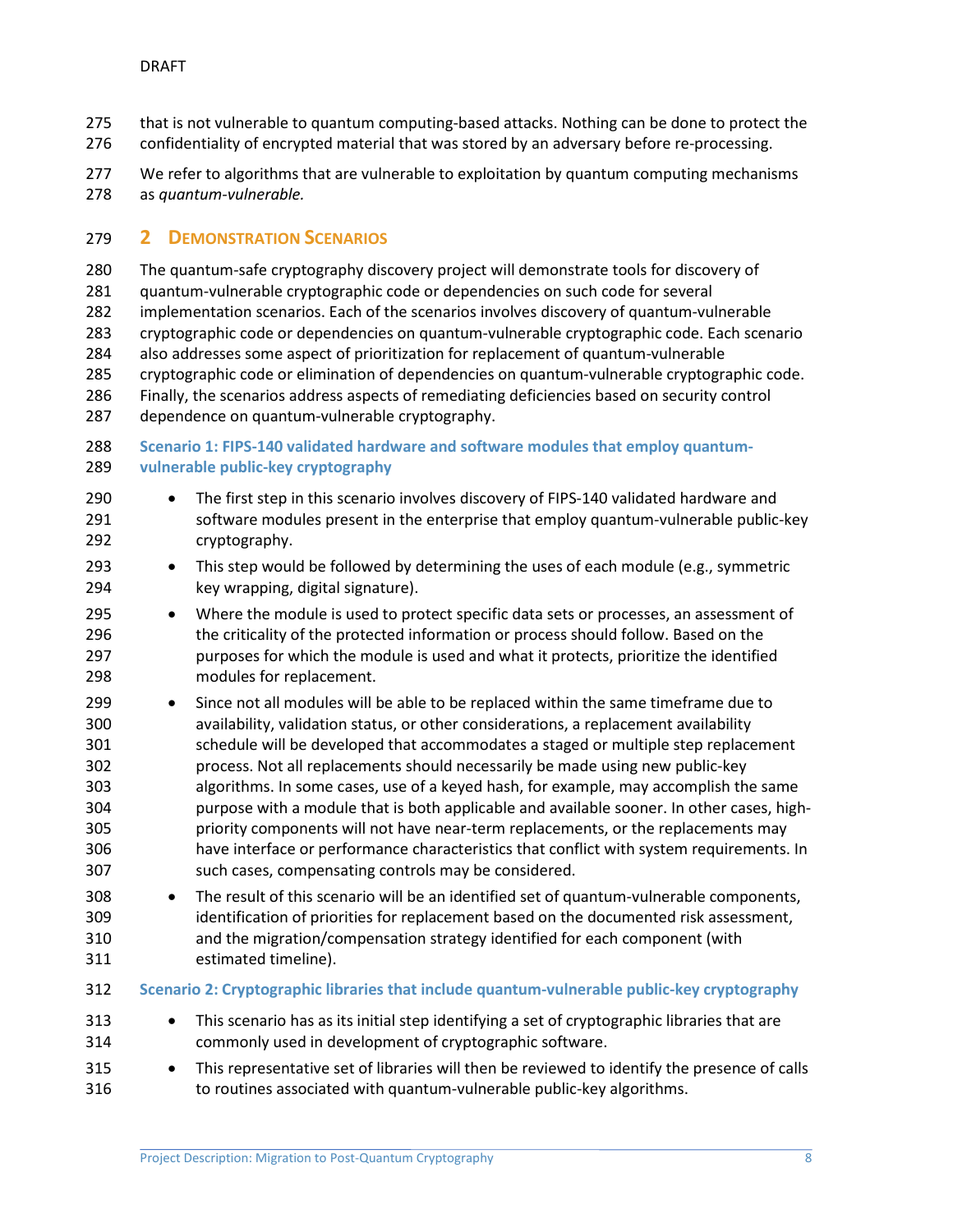<span id="page-9-0"></span>

| 317<br>318<br>319                                    | $\bullet$ | The libraries will also be reviewed to determine whether they also include algorithms or<br>supporting components for quantum-resistant algorithms that were selected for<br>standardization by the NIST post-quantum cryptography standardization process.                                                                                                                                                                                                                                                                                                                                                                                                                                   |
|------------------------------------------------------|-----------|-----------------------------------------------------------------------------------------------------------------------------------------------------------------------------------------------------------------------------------------------------------------------------------------------------------------------------------------------------------------------------------------------------------------------------------------------------------------------------------------------------------------------------------------------------------------------------------------------------------------------------------------------------------------------------------------------|
| 320<br>321<br>322<br>323                             | ٠         | Where a library does not include support for a NIST-selected algorithm, the library will<br>be identified as such and a recommendation will be made regarding inclusion of one or<br>more NIST-selected algorithms that fulfill one or more functions of the quantum-<br>vulnerable routines that are included in the library.                                                                                                                                                                                                                                                                                                                                                                |
| 324<br>325<br>326                                    | $\bullet$ | Where a library does include support for a NIST-selected algorithm, a recommendation<br>will be made to determine that the algorithm or algorithmic element supports a correct<br>implementation of the NIST-selected algorithm.                                                                                                                                                                                                                                                                                                                                                                                                                                                              |
| 327<br>328                                           | $\bullet$ | Based on collaborator input, an attempt will be made to identify the most commonly<br>called libraries.                                                                                                                                                                                                                                                                                                                                                                                                                                                                                                                                                                                       |
| 329<br>330<br>331<br>332<br>333<br>334               | $\bullet$ | The result of this scenario will be identification of commonly employed cryptographic<br>libraries that support only quantum-vulnerable algorithms, identification of<br>cryptographic libraries that support one or more NIST-selected algorithms, and notes<br>identifying algorithms/modes selected, issues associated with correct support for the<br>quantum-resistant algorithms, and flagging of those libraries that have known malware<br>or other security-relevant coding flaws.                                                                                                                                                                                                   |
| 335<br>336                                           |           | Scenario 3: Cryptographic applications and cryptographic support applications that include or<br>are focused on quantum-vulnerable public-key cryptography                                                                                                                                                                                                                                                                                                                                                                                                                                                                                                                                    |
| 337<br>338<br>339<br>340<br>341<br>342<br>343<br>344 | $\bullet$ | The initial step in this scenario is identification and selection of example cryptographic<br>applications and cryptographic support applications that include or are focused on<br>quantum-vulnerable public-key cryptography. Applications supporting information<br>exchange protocols such as Transport Layer Security (TLS) will be included, as well as<br>those supporting critical operating system and infrastructure processes including<br>financial systems and infrastructure control systems.<br>Second, the team will identify the cryptographic function or functions supported by the<br>quantum-vulnerable algorithm(s) in each cryptographic application and cryptographic |
| 345<br>346<br>347<br>348<br>349                      |           | support application (e.g., key agreement, key wrapping, digital signature,<br>authentication). As part of this step, the team will flag system security dependencies on<br>the availability of each cryptographic application and cryptographic support application<br>(e.g., subject identification, access authorization, confidentiality of data in transit and/or<br>at rest).                                                                                                                                                                                                                                                                                                            |
| 350<br>351<br>352                                    | ٠         | The third step will be to identify any information exchange and processing protocols<br>that are dependent on each cryptographic application and cryptographic support<br>application being examined.                                                                                                                                                                                                                                                                                                                                                                                                                                                                                         |
| 353<br>354<br>355<br>356<br>357<br>358               | ٠         | Fourth, the team will identify the information technology or operational technology<br>environment in which each cryptographic application and cryptographic support<br>application is being used and will categorize the FIPS 199 [4] risk associated with the<br>failure of or unavailability of the application. The team will identify any compensating<br>controls that might be used to provide the needed control in lieu of an unavailable or<br>non-functional application.                                                                                                                                                                                                          |
| 359<br>360<br>361                                    | ٠         | The team will next identify algorithm characteristics required by or limited by each<br>cryptographic or cryptographic support application examined (e.g., key size, block size,<br>mode of operation supported, error tolerance, latency, throughput).                                                                                                                                                                                                                                                                                                                                                                                                                                       |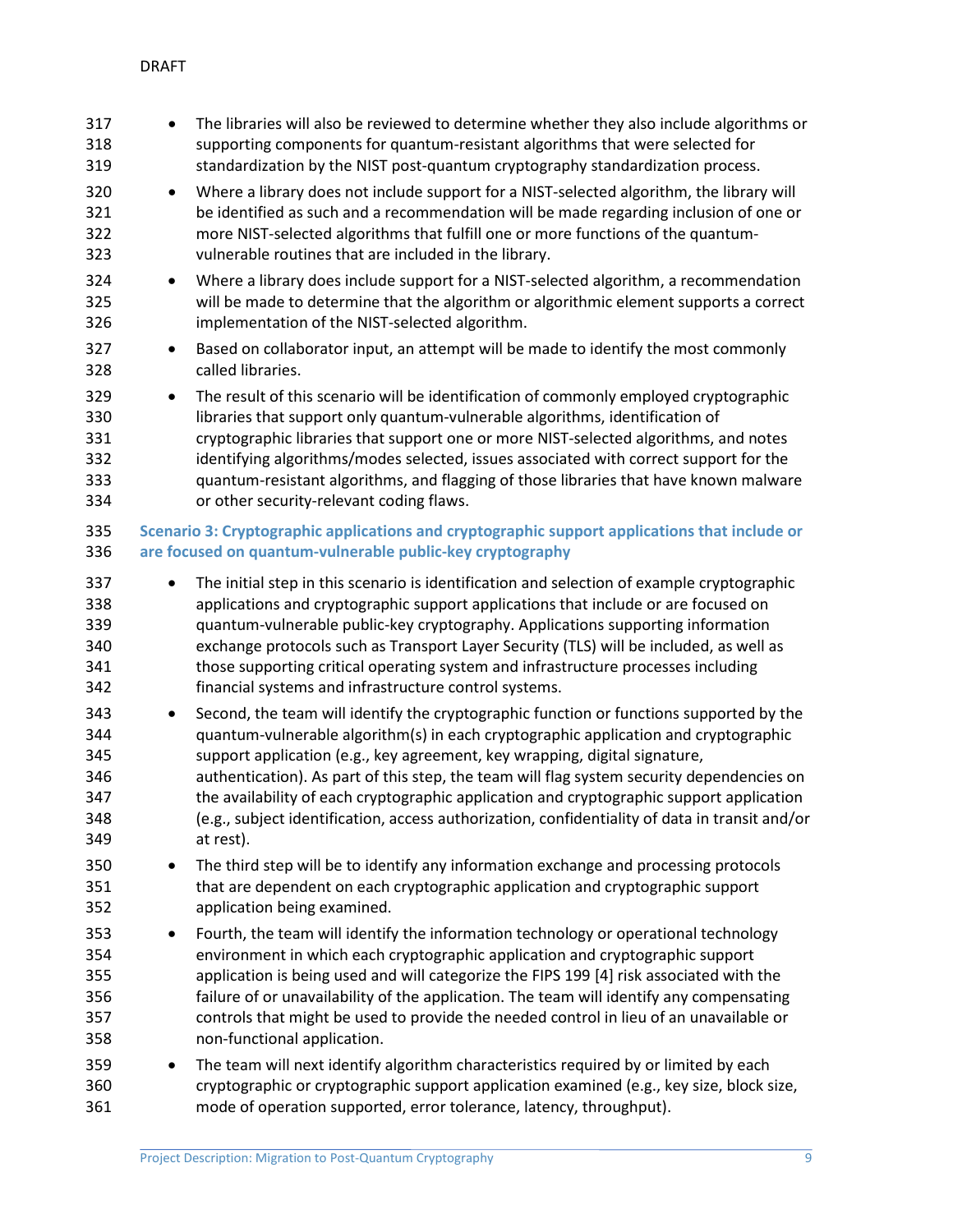<span id="page-10-0"></span>

| 362<br>363<br>364<br>365        |           |              | The team will then, based on the algorithms remaining under consideration by the NIST<br>post-quantum standardization process, identify which, if any, candidate algorithms<br>meet the algorithm characteristics requirement for each application and flag those<br>applications for which no candidate algorithm can meet a requirement.                                                                                           |
|---------------------------------|-----------|--------------|--------------------------------------------------------------------------------------------------------------------------------------------------------------------------------------------------------------------------------------------------------------------------------------------------------------------------------------------------------------------------------------------------------------------------------------|
| 366<br>367<br>368<br>369<br>370 |           |              | Finally, the result of the scenario will be a listing of the applications prioritized by risk<br>category, functional criticality, and the number/scope of dependent systems and<br>processes. For each application, candidate replacement algorithms and/or<br>compensating controls will be identified. Those cases where no suitable algorithm or<br>compensating control can be identified will be flagged.                      |
| 371                             |           |              | Scenario 4: Embedded quantum-vulnerable cryptographic code in computing platforms                                                                                                                                                                                                                                                                                                                                                    |
| 372<br>373<br>374<br>375<br>376 |           |              | The initial step in this scenario will be to identify one or more operating system<br>environments (e.g., Microsoft Windows, Red Hat Enterprise Linux, macOS, iOS, Android)<br>for which quantum-vulnerable cryptography is embedded in operating system code,<br>access control utility code, cryptographic integrity applications and mechanisms, and<br>code embedded in identity and access management systems and applications. |
| 377<br>378                      | ٠         |              | For each operating system environment, determine and document how widely it is used<br>and cite examples of dependent enterprises and infrastructures.                                                                                                                                                                                                                                                                               |
| 379<br>380                      | ٠         |              | For each operating system environment identified, the team will employ automated<br>tools to identify the quantum-vulnerable cryptographic code.                                                                                                                                                                                                                                                                                     |
| 381<br>382<br>383               | ٠         |              | For each instance identified, the team will assess the criticality of the code for the ability<br>of the system to function (e.g., are there settings that don't require the code instance,<br>what is the security consequence of not invoking the code).                                                                                                                                                                           |
| 384<br>385<br>386               | $\bullet$ |              | For each instance of quantum-vulnerable cryptographic code, the team will identify<br>algorithm characteristics that are required by or limited by the code (key size, block size,<br>mode of operation supported, error tolerance, latency, throughput, etc.).                                                                                                                                                                      |
| 387<br>388<br>389<br>390        | $\bullet$ |              | The team will then, based on the algorithms remaining under consideration by the NIST<br>post-quantum algorithm standardization process, identify which, if any, candidate<br>algorithms meet the algorithm characteristics requirement for each code instance and<br>flag those instances for which no candidate algorithm can meet a requirement.                                                                                  |
| 391<br>392<br>393               |           | be provided: | The result of this scenario will be a list of all quantum-vulnerable public-key<br>cryptographic code identified, and for each code instance, the following information will                                                                                                                                                                                                                                                         |
| 394                             |           | $\circ$      | location and purpose of the code                                                                                                                                                                                                                                                                                                                                                                                                     |
| 395<br>396<br>397<br>398        |           | $\circ$      | candidate NIST algorithms that were identified as suitable for replacing the<br>quantum-vulnerable code and projected impact of the replacement on<br>performance of the intended system functionality (include replacements'<br>characteristics such as rounds, key size, block size, etc.)                                                                                                                                         |
| 399<br>400                      |           | $\circ$      | consequence of simply deleting the code and any mitigation approach that<br>might be recommended                                                                                                                                                                                                                                                                                                                                     |
| 401                             |           | $\circ$      | priority of the recommended replacement or other mitigation                                                                                                                                                                                                                                                                                                                                                                          |
| 402<br>403<br>404               |           | $\circ$      | flagging cases where neither replacement nor deletion appears to be practical,<br>and failure to do either will impair operating system functionality and/or<br>security                                                                                                                                                                                                                                                             |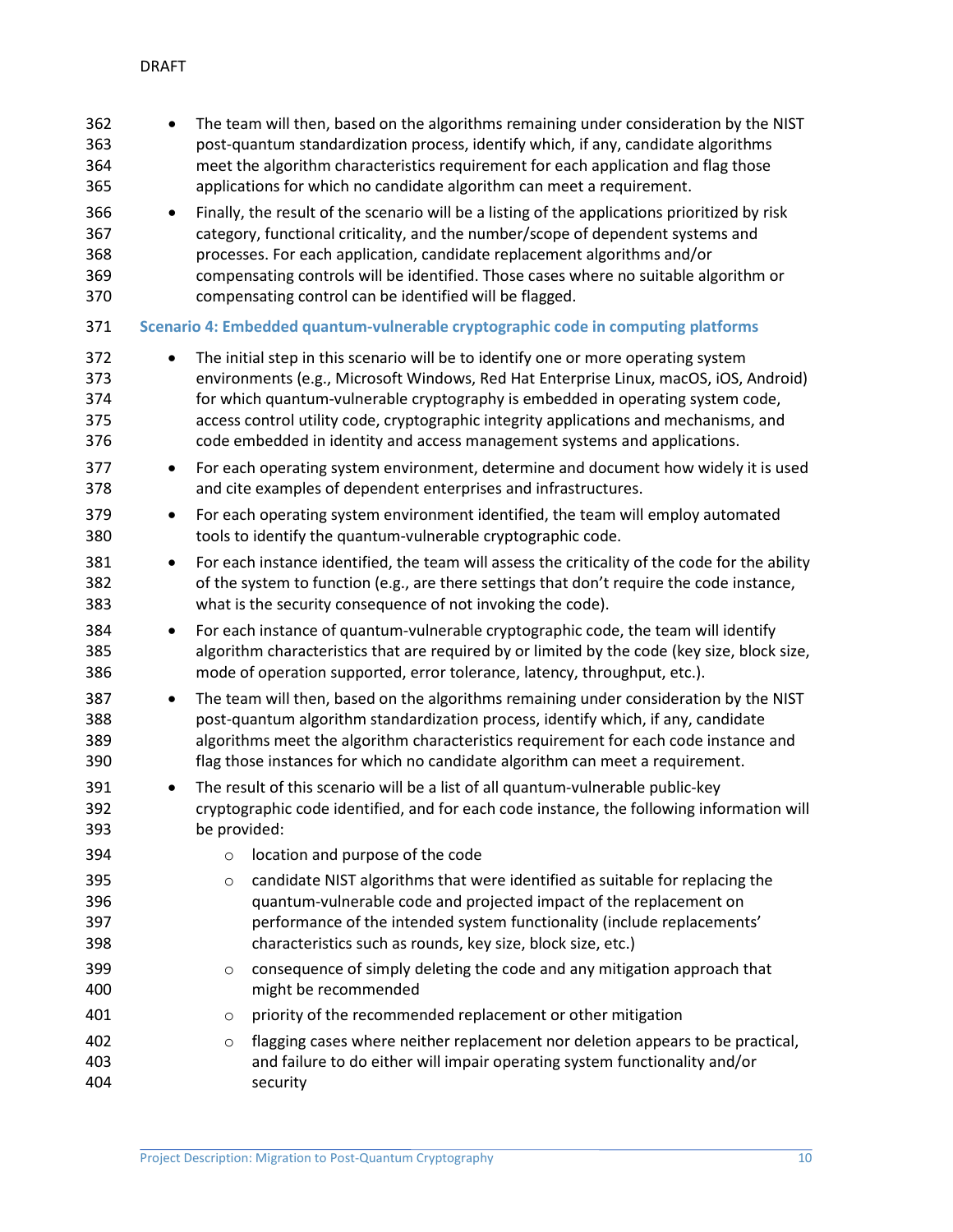<span id="page-11-0"></span>

| 405<br>406               | Scenario 5: Communication protocols widely deployed in different industry sectors that<br>leverage quantum-vulnerable cryptographic algorithms                                            |                                                                                                                                                                                                                                                                                                                                               |  |
|--------------------------|-------------------------------------------------------------------------------------------------------------------------------------------------------------------------------------------|-----------------------------------------------------------------------------------------------------------------------------------------------------------------------------------------------------------------------------------------------------------------------------------------------------------------------------------------------|--|
| 407<br>408<br>409<br>410 | $\bullet$                                                                                                                                                                                 | The team will conduct a search for references to quantum-vulnerable public-key<br>algorithms in communications and network standards used by U.S.-based service<br>providers and representative enterprises in the financial, healthcare, energy,<br>transportation, and other sectors. Instances will be documented.                         |  |
| 411<br>412               | $\bullet$                                                                                                                                                                                 | The team will characterize how widespread use of the referenced protocol is and the<br>applications that it supports.                                                                                                                                                                                                                         |  |
| 413<br>414               | $\bullet$                                                                                                                                                                                 | For each documented reference, the team will identify any limitations or specifications<br>respecting key size, block size, or latency/throughput constraints.                                                                                                                                                                                |  |
| 415<br>416<br>417<br>418 | $\bullet$                                                                                                                                                                                 | For each documented reference, the team will then, based on the algorithms remaining<br>under consideration by the NIST post-quantum standardization process, identify which,<br>if any, candidate algorithms satisfy the limitations and specifications and flag those<br>instances for which no candidate algorithm can meet a requirement. |  |
| 419<br>420<br>421        | $\bullet$                                                                                                                                                                                 | The result of the scenario will be a list of protocols. The list will be prioritized based on<br>how widespread its application is (the approximate number, size, and impact of users).<br>For each protocol, the following information will be provided:                                                                                     |  |
| 422                      |                                                                                                                                                                                           | protocol identification<br>$\circ$                                                                                                                                                                                                                                                                                                            |  |
| 423                      |                                                                                                                                                                                           | organization responsible for maintaining the protocol<br>$\circ$                                                                                                                                                                                                                                                                              |  |
| 424                      |                                                                                                                                                                                           | protocol applications space (by whom it is used, and for what purpose)<br>$\circ$                                                                                                                                                                                                                                                             |  |
| 425                      |                                                                                                                                                                                           | quantum-vulnerable algorithm(s) referenced by the protocol<br>$\circ$                                                                                                                                                                                                                                                                         |  |
| 426<br>427               | $\bullet$                                                                                                                                                                                 | NIST quantum-resistant algorithm candidates potentially suitable to replace the<br>referenced quantum-vulnerable algorithm(s) will be identified                                                                                                                                                                                              |  |
| 428<br>429               | $\bullet$                                                                                                                                                                                 | Flag where no NIST quantum-resistant candidate is potentially suitable to replace the<br>referenced quantum-vulnerable algorithm(s)                                                                                                                                                                                                           |  |
| 430<br>431               | All scenarios will address enterprise data center environments which include on-premises data<br>center and hybrid cloud deployment hosted by a third-party data center or a public cloud |                                                                                                                                                                                                                                                                                                                                               |  |

provider.

## <span id="page-11-1"></span>**3 HIGH-LEVEL ARCHITECTURE**

 The high-level architecture consists of a typical enterprise environment that connects the NCCoE PQC laboratory hosted in Rockville, Maryland to external sites and cloud resources hosted by the collaborators via the internet. This will enable the collaborators to install discovery tools in the NCCoE laboratory and operate them remotely via virtual private network. Conversely, it will enable staff in the NCCoE laboratory to use tools installed in the laboratory to discover quantum-vulnerable software in remote sites either directly or using cloud services. The NCCoE environment will be able to host physical, virtualized, and containerized workloads. It will provide core infrastructure services like routing, naming, etc.; a set of typical application services like directory, web servers, etc.; and core security services like firewalls. Various typical endpoints will be available to host client-side operating systems, protocols, and applications.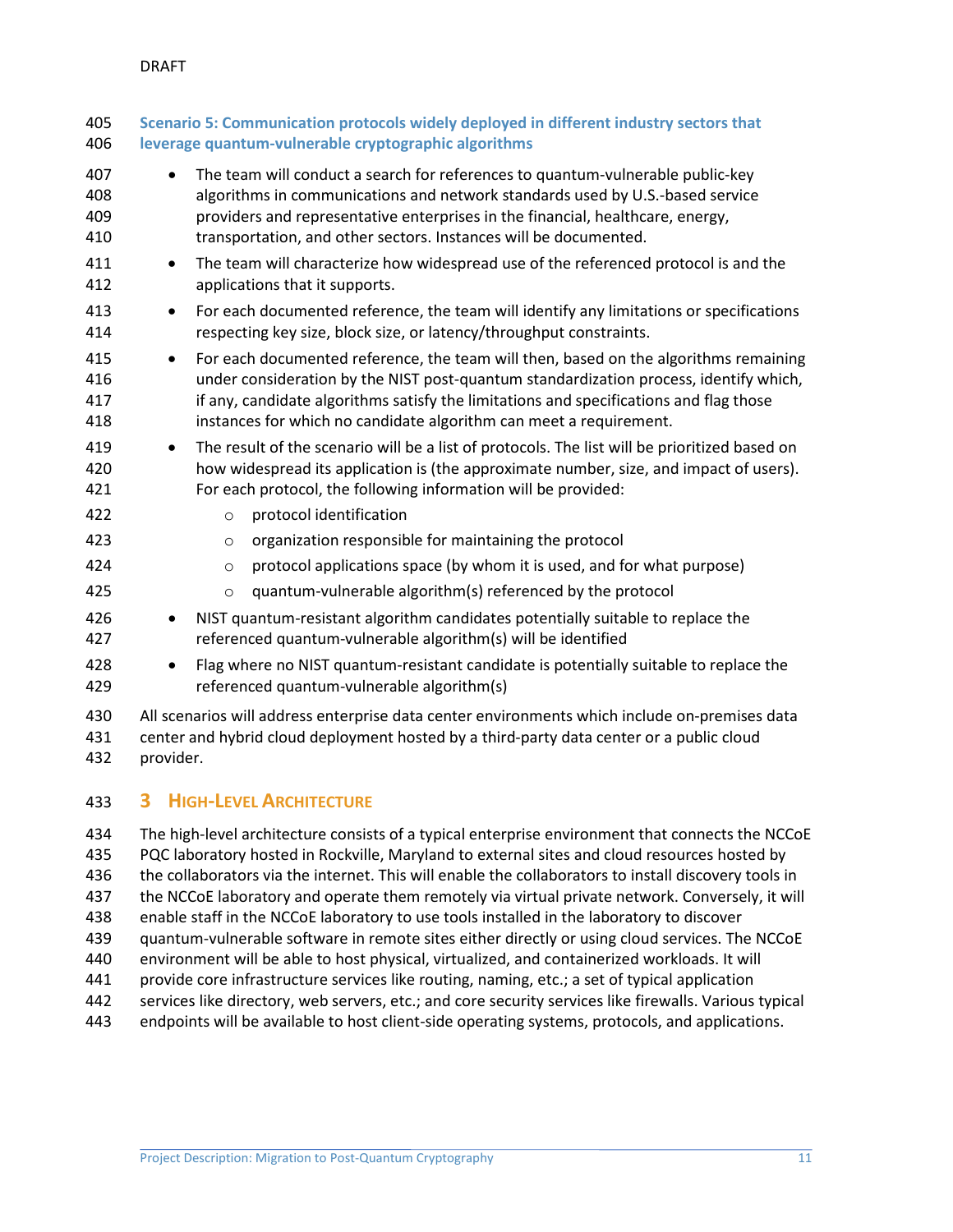#### <span id="page-12-0"></span>DRAFT

| 444                      | <b>Component List</b>                                                                                                                                                                                                                                                                                                                     |  |  |
|--------------------------|-------------------------------------------------------------------------------------------------------------------------------------------------------------------------------------------------------------------------------------------------------------------------------------------------------------------------------------------|--|--|
| 445                      | <b>General IT components:</b>                                                                                                                                                                                                                                                                                                             |  |  |
| 446<br>447               | compute, storage, and network resources necessary to running cryptographic<br>$\Omega$<br>code detection tools                                                                                                                                                                                                                            |  |  |
| 448                      | cloud services<br>$\circ$                                                                                                                                                                                                                                                                                                                 |  |  |
| 449                      | Functional security components:                                                                                                                                                                                                                                                                                                           |  |  |
| 450                      | the data security component<br>$\circ$                                                                                                                                                                                                                                                                                                    |  |  |
| 451                      | the endpoint security component<br>$\circ$                                                                                                                                                                                                                                                                                                |  |  |
| 452                      | the identity and access management component<br>$\circ$                                                                                                                                                                                                                                                                                   |  |  |
| 453                      | the security analytics component<br>$\circ$                                                                                                                                                                                                                                                                                               |  |  |
| 454                      | Devices and network infrastructure components:                                                                                                                                                                                                                                                                                            |  |  |
| 455                      | assets including the devices/endpoints<br>$\circ$                                                                                                                                                                                                                                                                                         |  |  |
| 456                      | core enterprise resources such as applications/services<br>$\circ$                                                                                                                                                                                                                                                                        |  |  |
| 457                      | network infrastructure components<br>$\circ$                                                                                                                                                                                                                                                                                              |  |  |
| 458                      | Approaches and tools for discovering public-key cryptography components in:                                                                                                                                                                                                                                                               |  |  |
| 459                      | operating systems<br>$\circ$                                                                                                                                                                                                                                                                                                              |  |  |
| 460                      | application code<br>$\circ$                                                                                                                                                                                                                                                                                                               |  |  |
| 461                      | hardware implementing, controlling, or accelerating crypto functionality<br>$\circ$                                                                                                                                                                                                                                                       |  |  |
| 462                      | Approaches and tools for discovering algorithm migration impacts on:                                                                                                                                                                                                                                                                      |  |  |
| 463                      | communications and network protocols<br>$\circ$                                                                                                                                                                                                                                                                                           |  |  |
| 464                      | key management protocols, processes, and procedures<br>$\circ$                                                                                                                                                                                                                                                                            |  |  |
| 465                      | network management protocols, processes, and procedures<br>O                                                                                                                                                                                                                                                                              |  |  |
| 466                      | business processes and procedures<br>$\circ$                                                                                                                                                                                                                                                                                              |  |  |
| 467                      | <b>Desired Security Characteristics and Properties</b>                                                                                                                                                                                                                                                                                    |  |  |
| 468<br>469<br>470<br>471 | All candidate quantum-resistant replacements for quantum-vulnerable public-key algorithms<br>should have a security strength at least equivalent to that possessed by the quantum-vulnerable<br>algorithm being replaced, where the security strength of the algorithm being replaced is<br>measured in the absence of quantum computing. |  |  |
| 472<br>473<br>474<br>475 | Any suggestion for replacement of a quantum-vulnerable public-key algorithm by a<br>compensating control(s) should be accompanied by an explanation of how the compensating<br>control provides relevant confidentiality and integrity protection commensurate with that<br>currently being provided in the absence of quantum computing. |  |  |
| 476<br>477<br>478        | Any projected performance degradation resulting from a suggested replacement of a quantum-<br>vulnerable public-key algorithm by a NIST candidate quantum-resistant algorithm should be<br>characterized in the project findings.                                                                                                         |  |  |
| 479                      | <b>RELEVANT STANDARDS AND GUIDANCE</b><br>4                                                                                                                                                                                                                                                                                               |  |  |

<span id="page-12-2"></span><span id="page-12-1"></span>Here is a list of existing relevant standards and guidance documents*.*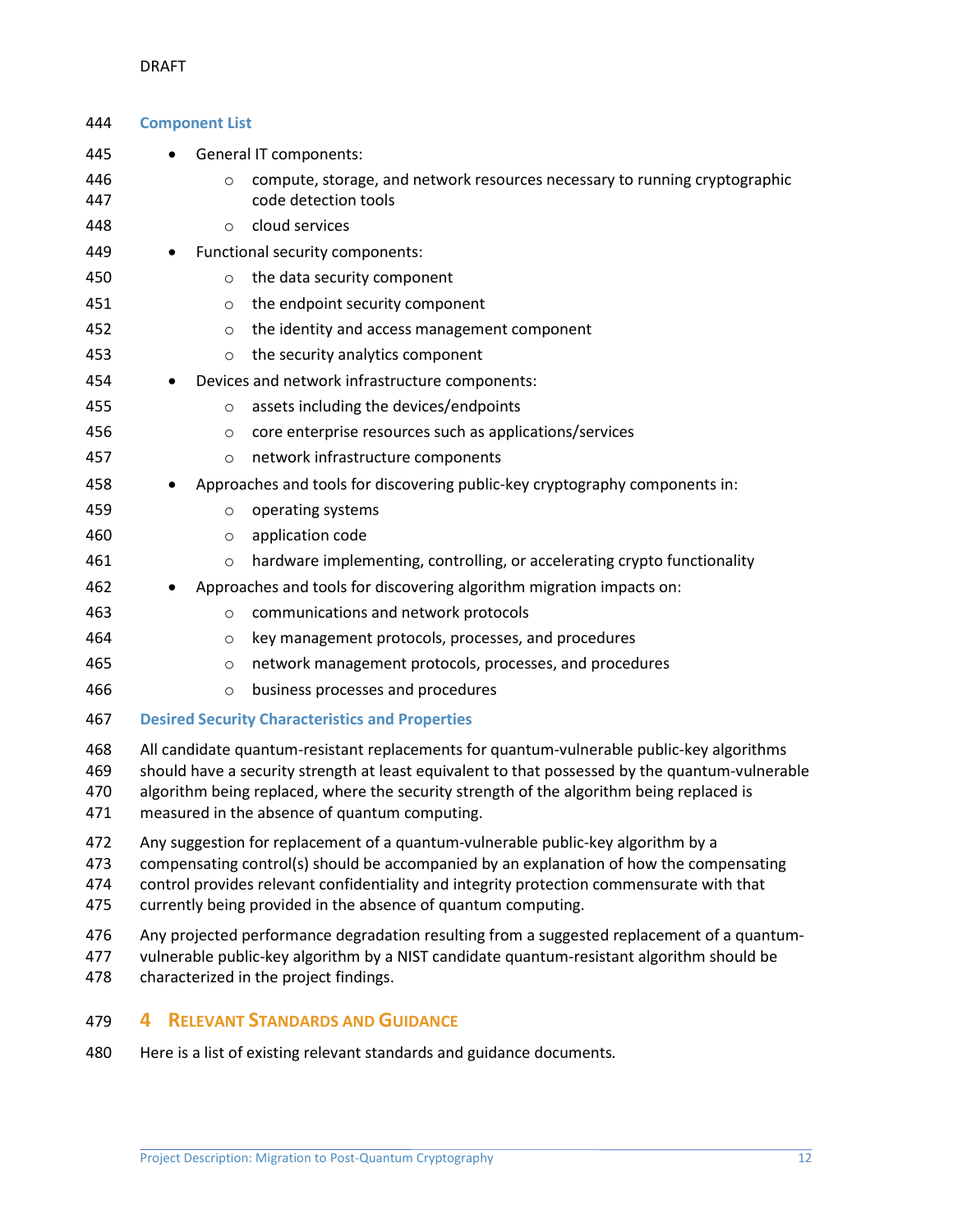| 481<br>482<br>483 |           | Federal Information Processing Standard (FIPS) 140-3, Security Requirements for<br>Cryptographic Modules<br>https://doi.org/10.6028/NIST.FIPS.140-3                                         |
|-------------------|-----------|---------------------------------------------------------------------------------------------------------------------------------------------------------------------------------------------|
| 484<br>485<br>486 | $\bullet$ | FIPS 199, Standards for Security Categorization of Federal Information and Information<br>Systems<br>https://doi.org/10.6028/NIST.FIPS.199                                                  |
| 487<br>488        | $\bullet$ | Framework For Improving Critical Infrastructure Cybersecurity, Version 1.1<br>https://nvlpubs.nist.gov/nistpubs/CSWP/NIST.CSWP.04162018.pdf                                                 |
| 489<br>490<br>491 | $\bullet$ | Getting Ready for Post-Quantum Cryptography: Exploring Challenges Associated with<br>Adopting and Using Post-Quantum Cryptographic Algorithms<br>https://doi.org/10.6028/NIST.CSWP.04282021 |
| 492<br>493        | $\bullet$ | NIST Internal Report (NISTIR) 8105, Report on Post-Quantum Cryptography<br>https://doi.org/10.6028/NIST.IR.8105                                                                             |
| 494<br>495<br>496 | $\bullet$ | NISTIR 8309, Status Report on the Second Round of the NIST Post-Quantum<br><b>Cryptography Standardization Process</b><br>https://doi.org/10.6028/NIST.IR.8309                              |
| 497<br>498<br>499 | $\bullet$ | NIST Privacy Framework: A Tool For Improving Privacy Through Enterprise Risk<br>Management, Version 1.0<br>https://doi.org/10.6028/NIST.CSWP.01162020                                       |
| 500<br>501<br>502 | $\bullet$ | NIST Special Publication (SP) 800-53 Revision 5, Security and Privacy Controls for<br><b>Information Systems and Organizations</b><br>https://doi.org/10.6028/NIST.SP.800-53r5              |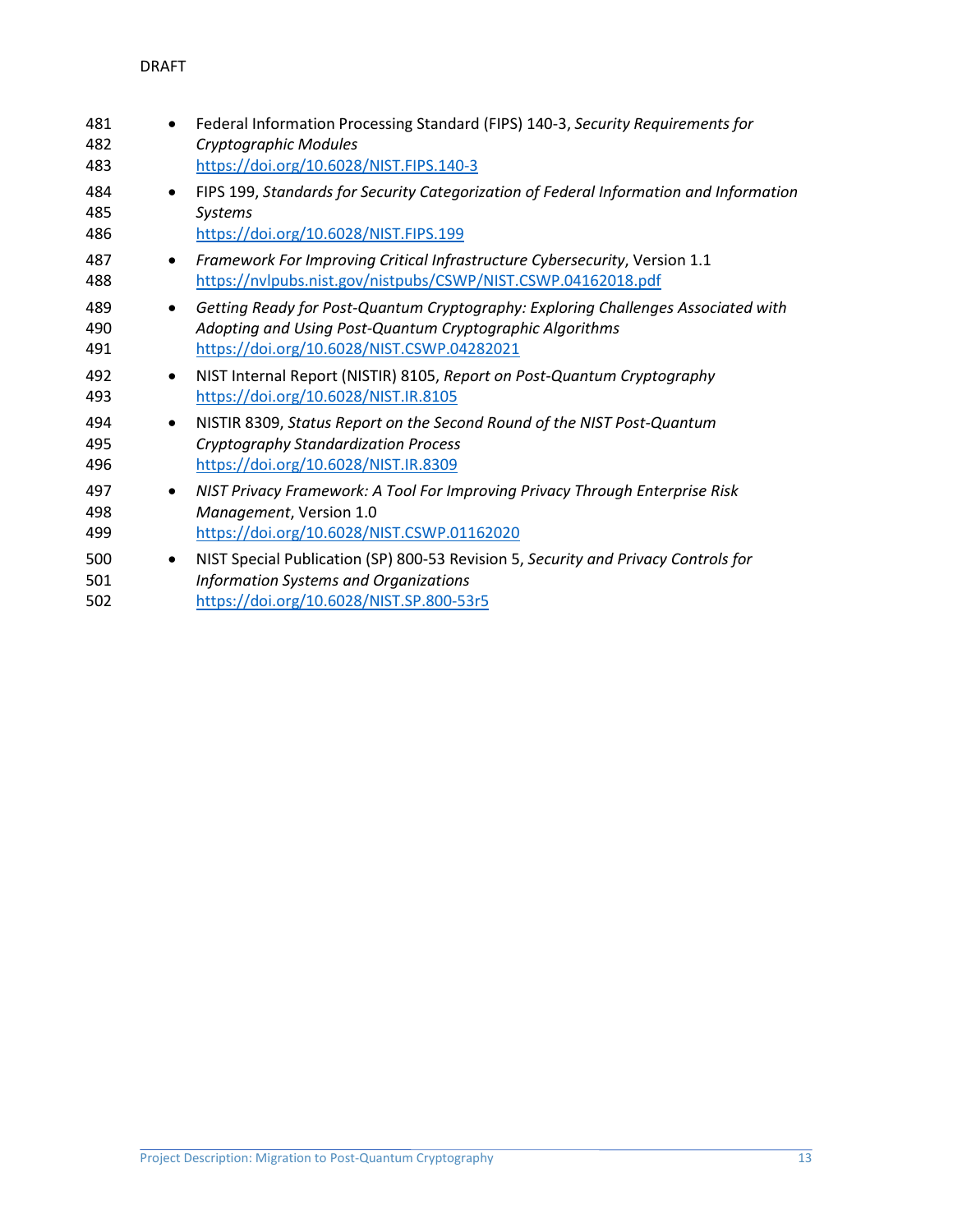#### <span id="page-14-0"></span>**APPENDIX A REFERENCES**

- <span id="page-14-1"></span> [1] L. Chen et al., *Report on Post-Quantum Cryptography*, National Institute of Standards and Technology Internal Report (NISTIR) 8105, Gaithersburg, Md., April 2016, 15 pp. Available: <https://doi.org/10.6028/NIST.IR.8105>
- <span id="page-14-2"></span> [2] G. Alagic et al., *Status Report on the Second Round of the NIST Post-Quantum Cryptography Standardization Process*, NIST Interagency or Internal Report (NISTIR) 8309, Gaithersburg, Md., July 2020, 39 pp. Available: <https://doi.org/10.6028/NIST.IR.8309>
- <span id="page-14-3"></span> [3] W. Barker, W. Polk, and M. Souppaya, *Getting Ready for Post-Quantum Cryptography: Exploring Challenges Associated with Adopting and Using Post-Quantum Cryptographic Algorithms*, NIST Cybersecurity White Paper, Gaithersburg, Md., April 2021, 10 pp. Available: <https://doi.org/10.6028/NIST.CSWP.04282021>
- <span id="page-14-4"></span>[4] NIST, *Standards for Security Categorization of Federal Information and Information Systems*,
- Federal Information Processing Standard (FIPS) 199, Gaithersburg, Md., February 2004, 13
- pp. Available: <https://doi.org/10.6028/NIST.FIPS.199>